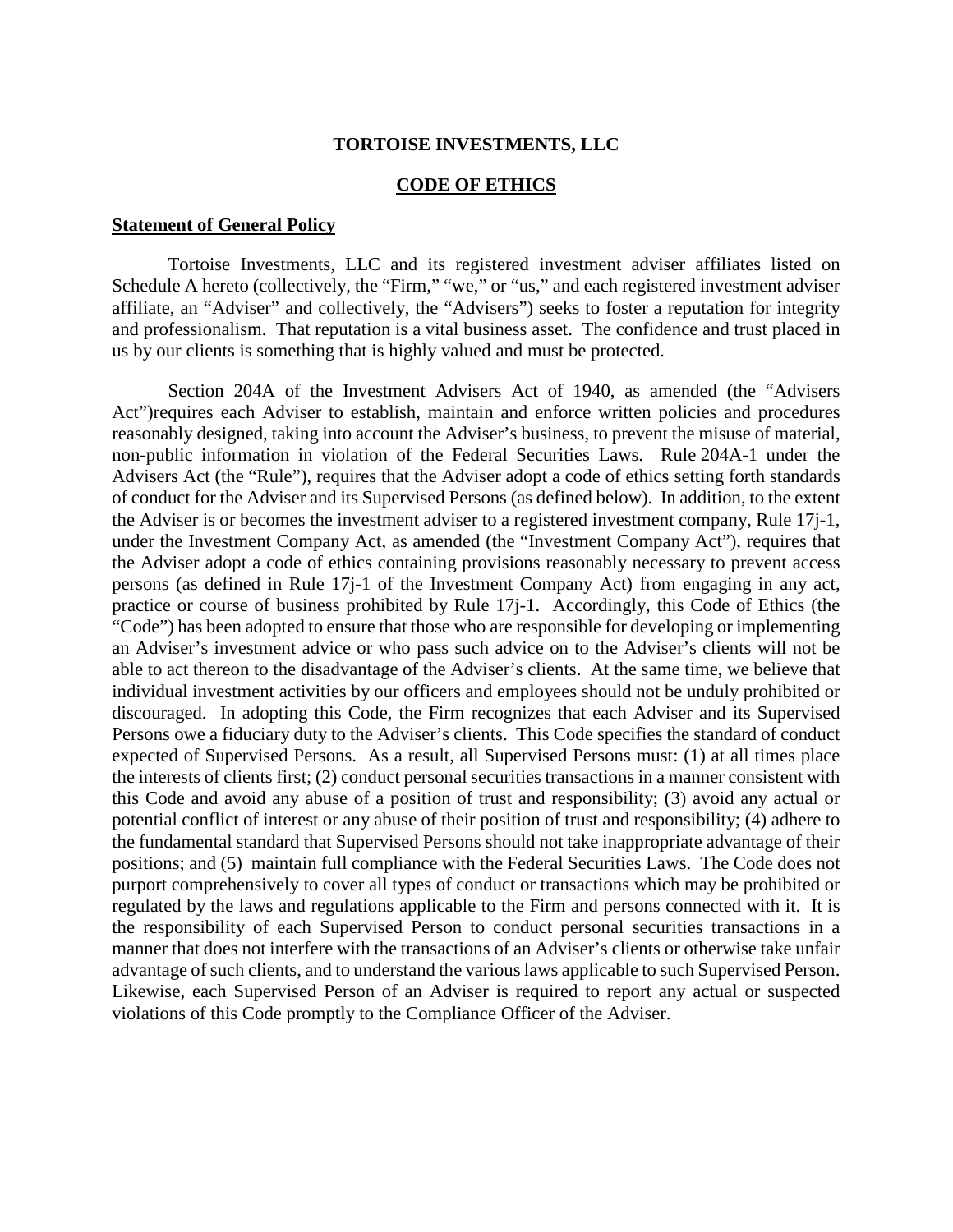# 1. **Definitions of Terms Used**

- (a) "Access Person" of an Adviser means (i) any Supervised Person (A) who has access to nonpublic information regarding any client's purchase or sale of securities, or nonpublic information regarding the portfolio holdings of any client; (B) who is involved in making securities recommendations to clients, or who has access to such recommendations that are nonpublic; or  $(C)$  who is involved in maintaining Proprietary Indices or who has access to changes in index methodology or constituent components of Propriety Indices prior to their public dissemination; and (ii) all directors, managing directors and officers of an Adviser.
- (b) "Automatic Investment Plan" means a program, including a dividend reinvestment plan, in which regular periodic purchases (or withdrawals) are made automatically in (or from) investment accounts in accordance with a predetermined schedule and allocation.
- (c) "Beneficial ownership" or "beneficial interest" shall be interpreted in the same manner as beneficial ownership would be under Rule 16a-1(a)(2) under the Securities Exchange Act of 1934 in determining whether a person has beneficial ownership of a security for purposes of Section 16 of that Act and the rules and regulations thereunder, which includes any interest in which a person, directly or indirectly, has or shares a direct or indirect pecuniary interest. A pecuniary interest is the opportunity, directly or indirectly, to profit or share in any profit derived from any transaction. **Each Access Person will be assumed to have a pecuniary interest, and therefore, beneficial interest in or ownership of, all securities held by the Access Person, the Access Person's spouse, all minor children, all dependent adult children and adults sharing the same household with the Access Person** (other than mere roommates) and in all accounts subject to their direct or indirect influence or control and/or through which they obtain the substantial equivalent of ownership, such as trusts in which they are a trustee or beneficiary, partnerships in which they are the general partner (except where the amount invested by the general partner is limited to an amount reasonably necessary in order to maintain the status as a general partner), corporations in which they are a controlling shareholder (except any investment company, trust or similar entity registered under applicable U.S. or foreign law) or any other similar arrangement. Any questions an Access Person may have about whether an interest in a security or an account constitutes beneficial interest or ownership should be directed to the Compliance Officer.
- (d) "Considering for purchase or sale" shall mean when the portfolio manager communicates that he/she is seriously considering making such a transaction or when a recommendation to the portfolio manager to purchase or sell has been made or communicated by an analyst at the Adviser and, with respect to the analyst making the recommendation, when such analyst seriously considers making such a recommendation.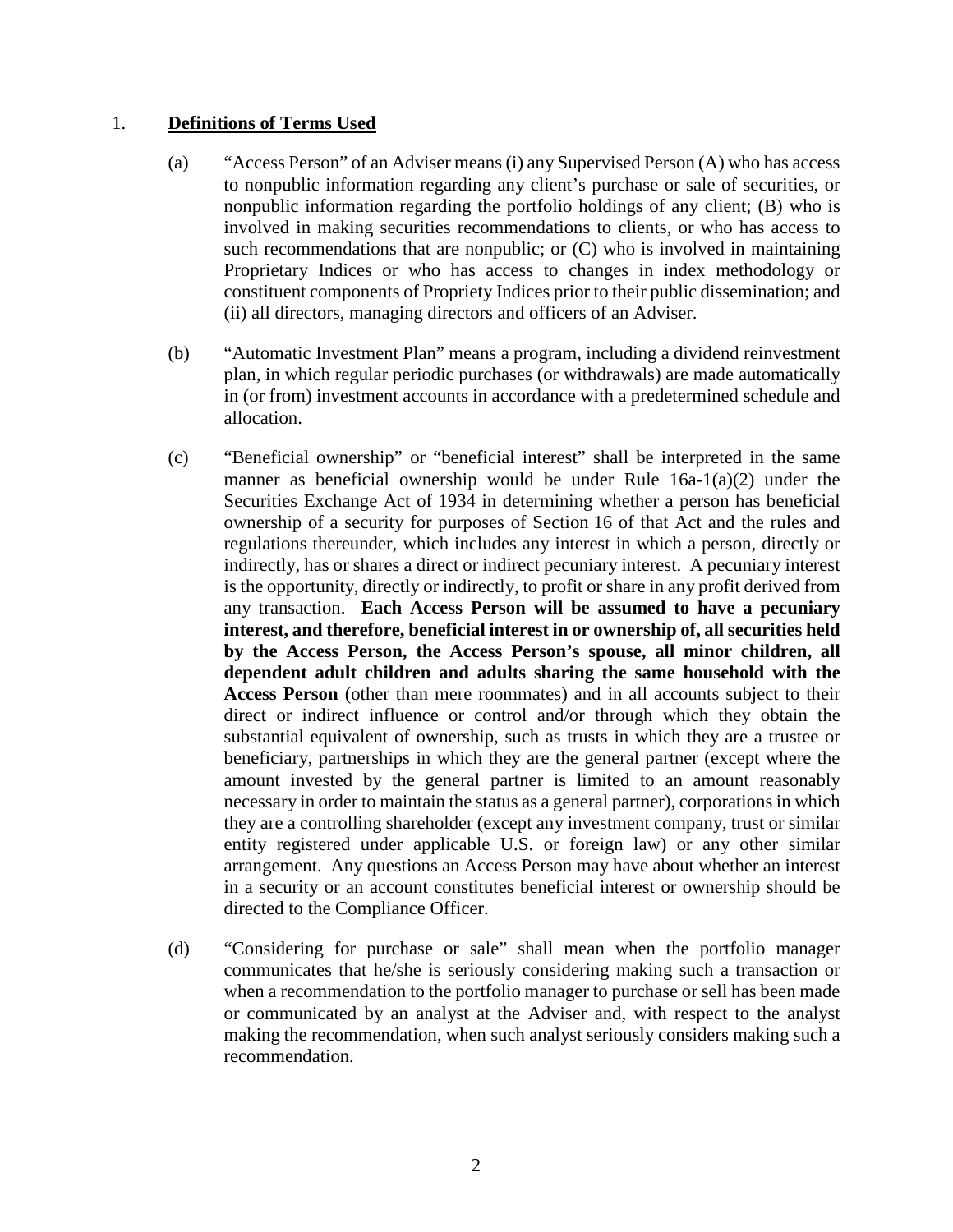- (e) "Covered Security" shall mean any security, and any security related to or connected with such security, except that it shall not include (1) securities which are direct obligations of the government of the United States, (2) bankers' acceptances, bank certificates of deposit, commercial paper or high quality shortterm debt instruments, including repurchase agreements, (3) shares issued by money market Funds, (4) shares issued by U.S. registered open-end investment companies except Reportable Funds, and (5) shares issued by unit investment trusts that are invested exclusively in one or more open-end Funds, none of which are Reportable Funds.
- (f) "Compliance Officer" shall mean the Chief Compliance Officer, as may be designated by the Adviser from time to time, or his or her designee.
- (g) "Federal Securities Laws" means the Securities Act of 1933, the Securities Exchange Act of 1934, the Sarbanes-Oxley Act of 2002, the Investment Company Act of 1940, the Investment Advisers Act of 1940, Title V of the Gramm-Leach-Bliley Act, the Bank Secrecy Act as it applies to investment companies registered under the Investment Company Act of 1940 and investment advisers, each as may be amended or supplemented, and any rules adopted thereunder by the Securities and Exchange Commission (the "SEC") or the Department of the Treasury, as applicable.
- (h) "Fund" means any investment company registered under the Investment Company Act of 1940, as amended.
- (i) "Initial Public Offering" means an offering of securities registered under the Securities Act of 1933, as amended, the issuer of which, immediately before the registration, was not required to file reports under Sections 13 or 15(d) of the Securities Exchange Act of 1934, as amended, or an initial public offering under comparable foreign law.
- (j) "Investment Personnel" of an Adviser means any employee of the Adviser (or of any company under common control with the Adviser) who, in connection with his or her regular functions or duties, makes or participates in making recommendations regarding the purchase or sale of securities for the Adviser's clients. Investment Personnel also includes any natural person who controls the Adviser and who obtains information concerning recommendations made to the Adviser's clients regarding the purchase or sale of securities for such clients.
- (k) "Knowingly/Knows/Knew" means (i) actual knowledge or (ii) reason to believe but shall exclude institutional knowledge, where there is no affirmative conduct by the employee to obtain such knowledge, for example, querying the Adviser's trading system or Investment Personnel.
- (l) "Limited Offering" means an offering that is exempt from registration under Section 4(2) or Section 4(6) of the Securities Act of 1933, as amended, or pursuant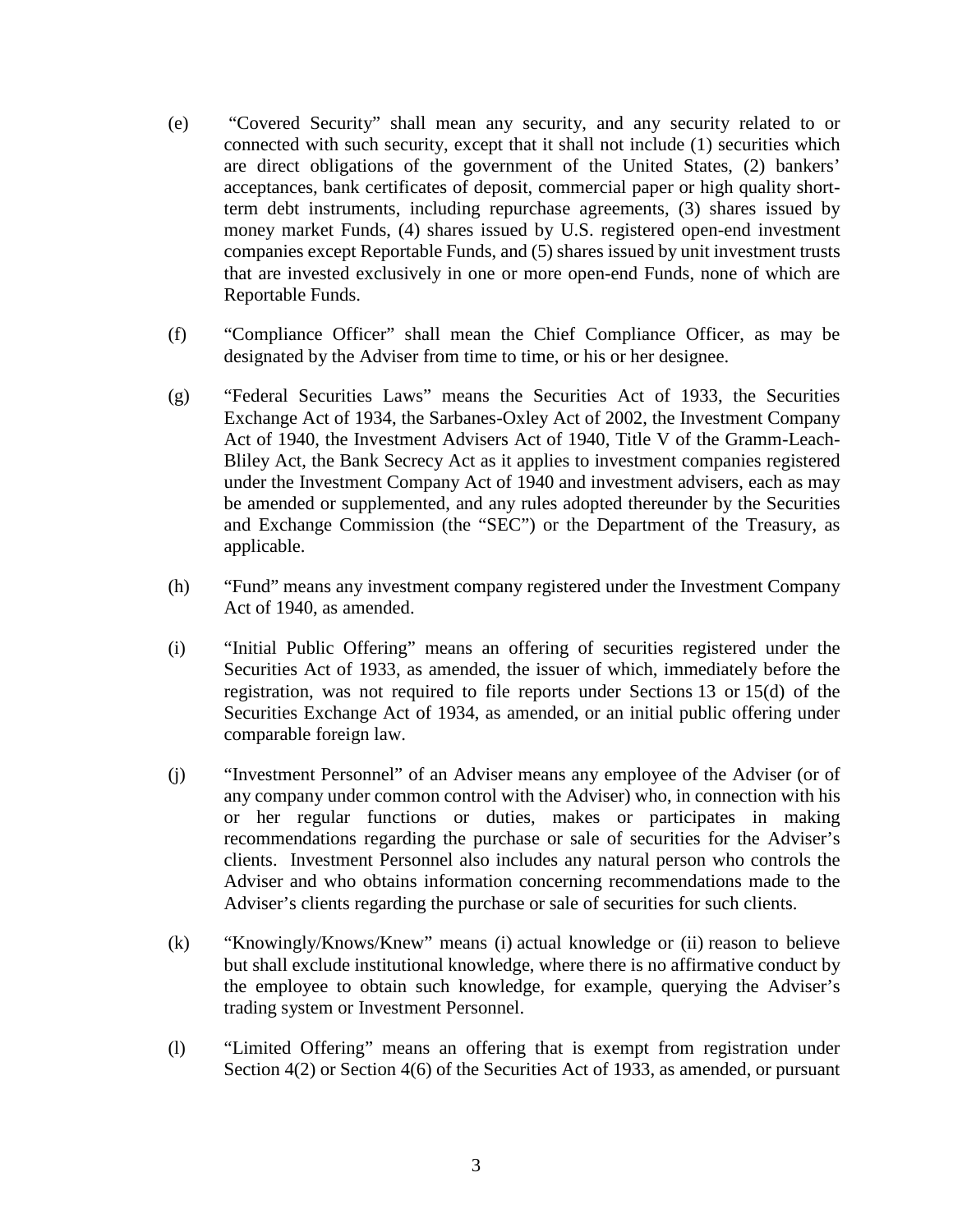to Rule 504, Rule 505, or Rule 506 under the Securities Act of 1933, as amended, and similar restricted offerings under comparable foreign law.

- (m) "Personal Benefit" includes any intended benefit for oneself or any other individual, company, group or organization of any kind whatsoever except a benefit for a client.
- (n) "Personal Securities Transactions" shall not include transactions in Proprietary Accounts.
- (o) "Portfolio Deposit" means an in-kind deposit of securities and/or cash in connection with the purchase of securities of a Self-Indexing Fund.
- (p) "Proprietary Account" of an Adviser means an account in which the Adviser or Tortoise Investments, LLC owns, individually or in the aggregate, a 5% or greater interest.
- (q) "Proprietary Index or Indices" means a market index or indices sponsored, constructed and maintained by TIS or an affiliate of TIS.
- (r) "Rebalancing Date" means a scheduled interval for rebalancing the components of a Proprietary Index or their weightings.
- (s) "Reportable Fund" means (i) any Fund for which an Adviser serves as an investment adviser, or (ii) any Fund whose investment adviser or principal underwriter controls us, we control or is under common control with us. For purposes of this definition, "control" has the meaning given to it in Section 2(a)(9) of the Investment Company Act of 1940.
- (t) "Rules-Based Methodology" means a methodology based on quantitative algorithms or criteria to determine index composition at pre-determined intervals.
- (u) "Security" means any note, stock, treasury stock, security future, bond, debenture, evidence of indebtedness, certificate of interest or participation in any profitsharing agreement, collateral-trust certificate, preorganization certificate or subscription, transferable share, investment contract, voting-trust certificate, certificate of deposit for a security, fractional undivided interest in oil, gas, or other mineral rights, any put, call, straddle, option, or privilege on any security (including a certificate of deposit) or on any group or index of securities (including any interest therein or based on the value thereof), or any put, call, straddle, option, or privilege entered into on a national securities exchange relating to foreign currency, or, in general, any interest or instrument commonly known as a "security", or any certificate of interest or participation in, temporary or interim certificate for, receipt for, guaranty of, or warrant or right to subscribe to or purchase any of the foregoing.
- (v) "Self-Indexing Fund" means an exchange-traded fund managed by an Adviser for which the Adviser or an affiliate serves as index provider.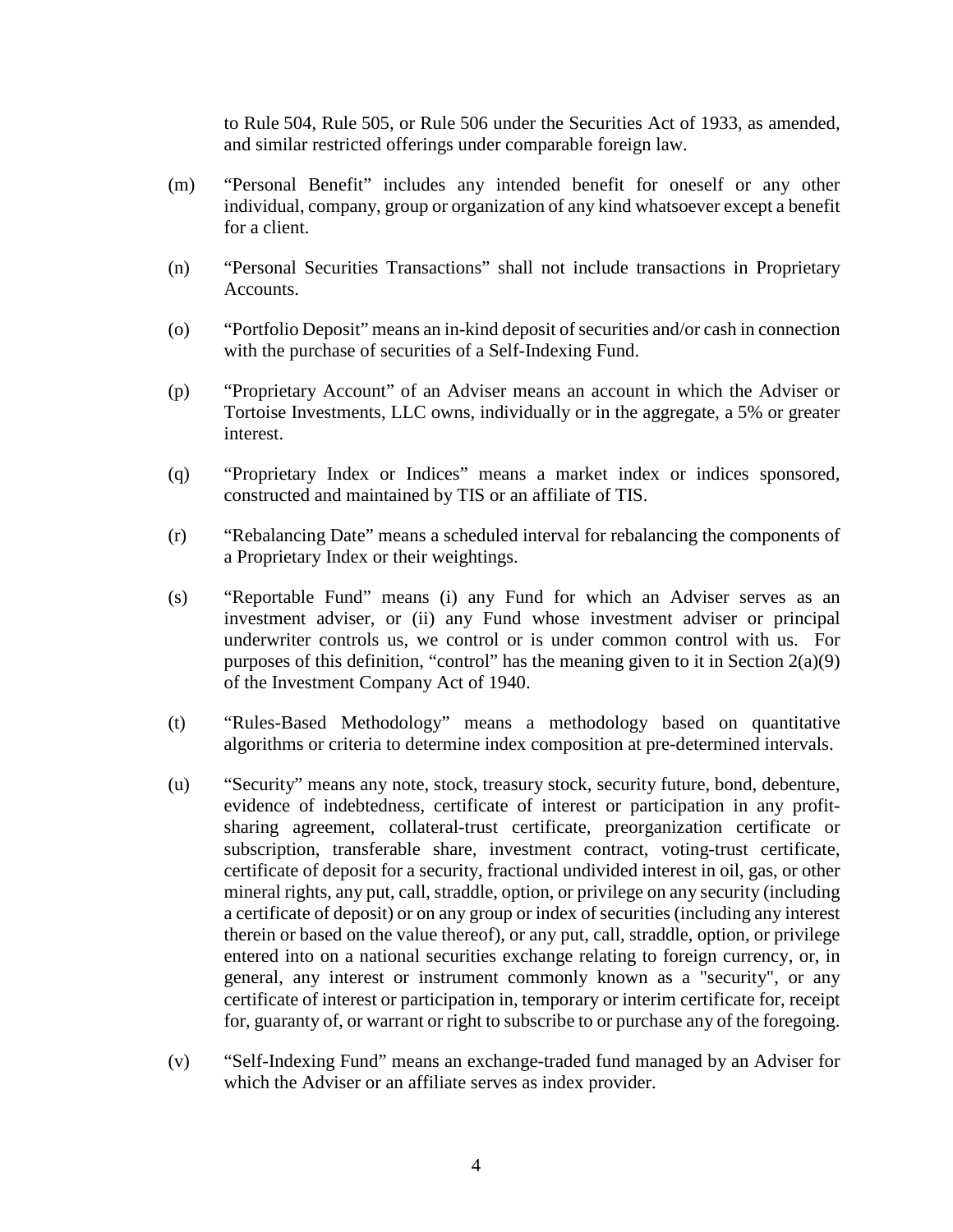(w) "Supervised Person" of an Adviser means any officer, director, managing director or employee of the Adviser, or other person who provides investment advice on behalf of the Adviser or is involved in maintenance of Proprietary Indices and is subject to the supervision and control of the Adviser, including interns, temporary workers or particular persons designated by the Compliance Officer.

### 2. **Compliance with Laws and Regulations**

The Advisers and each Supervised Person must comply with all applicable Federal Securities Laws, whether acting with respect to client accounts, personal accounts or Proprietary Accounts. Without limiting the generality of the foregoing, Supervised Persons of an Adviser shall not, directly or indirectly, in connection with the purchase or sale of a security held or to be acquired by a client account, personal account or Proprietary Account:

- (a) Defraud any client in any manner;
- (b) Mislead any client, including by making a statement that omits material facts;
- (c) Engage in any act, practice or course of conduct which operates or would operate as a fraud or deceit upon any client;
- (d) Engage in any manipulative practice with respect to a client; or
- (e) Engage in any manipulative practice with respect to securities, including price manipulation.

#### 3. **Preferential Treatment, Gifts and Entertainment**

No Supervised Person of an Adviser shall seek or accept favors, preferential treatment or any other personal benefit because of his or her association with the Adviser, except those usual and normal benefits directly provided by the Adviser.

No Supervised Person of an Adviser shall accept or offer any entertainment, gift or other personal benefit that may create or appears to create a conflict between the interests of such person and the Adviser. Supervised Persons are prohibited from receiving any gift or other personal benefit of more than de minimis value from any person or entity that does business with or on behalf of the Adviser or any registered investment company managed by the Adviser. In addition, Supervised Persons are prohibited from giving or offering any gift or other personal benefit of more than a de minimis value to any person or entity who is an existing or prospective client or any person that does business with or on behalf of the Adviser and shall be absolutely prohibited from giving or offering any gift or other personal benefit to any client or prospective client that is a governmental entity or official thereof or official of any governmental entity investment, retirement or pension fund. For purposes of this Code, de minimis is defined as reasonable and customary business entertainment, such as an occasional dinner, a ticket to a sporting event or the theater, or comparable entertainment which is neither so frequent nor so extensive as to raise any question of propriety. Supervised Persons shall comply with the Gift and Entertainment Procedures attached hereto as Exhibit A. Any questions regarding the receipt of any gift or other personal benefit should be directed to the Compliance Officer.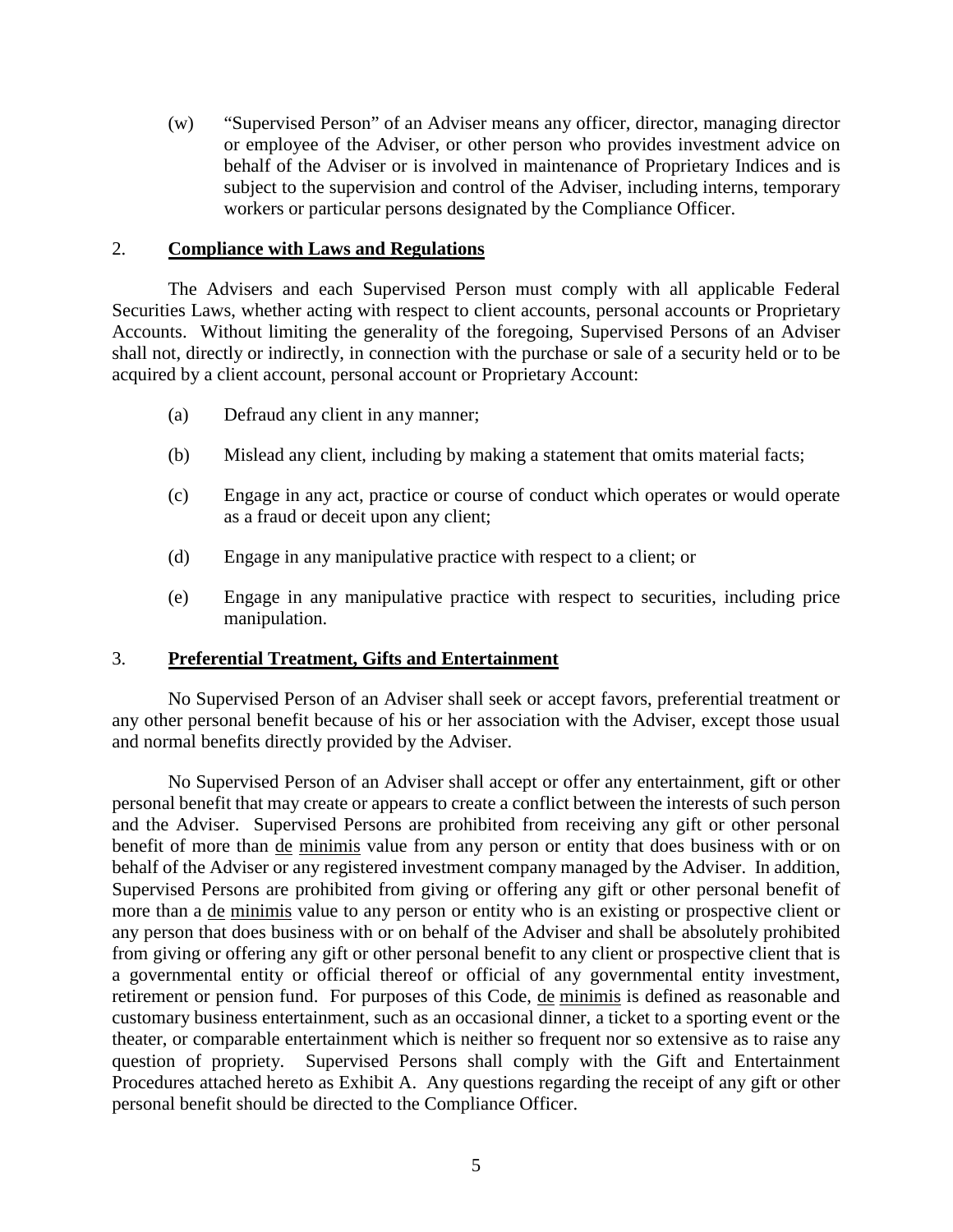### 4. **Conflicts of Interest**

If any Supervised Person of an Adviser is aware of a personal interest that is, or might be, in conflict with the interest of any client, that Supervised Person should disclose the situation or transaction and the nature of the conflict to the Adviser's Compliance Officer for appropriate consideration. In addition, no Supervised Person of an Adviser may use knowledge about pending or currently considered securities transactions for clients to directly or indirectly profit personally. Without limiting the foregoing, Supervised Persons of an Adviser who are planning to invest in or make a recommendation to invest in a security for client accounts, and who have a material interest in the security or a related security, must first disclose such interest to his or her manager and the Adviser's Compliance Officer. Such manager or Compliance Officer shall conduct an independent review of the recommendation to purchase the security for clients and written evidence of such review shall be maintained by the Compliance Officer. Supervised Persons may not fail to timely recommend a suitable security to, or purchase or sell a suitable security for, a client in order to avoid an actual or apparent conflict with a personal transaction in a security.

# 5. **Service as a Director**

Supervised Persons of an Adviser are prohibited from accepting any new appointment to the boards of directors of any company (other than charitable foundations and not-for-profit institutions that are not clients of the Adviser), whether or not its securities are publicly traded, absent prior authorization of the Adviser's Compliance Officer. In determining whether to authorize such appointment, the Compliance Officer shall consider whether the board service would be adverse to the interests of the Adviser's clients, would interfere with or hinder the Adviser's ability to provide recommendations to its clients, and whether adequate procedures exist to ensure isolation from those making investment decisions. No Supervised Person may participate in a decision to purchase or sell a security of any company for which he/she serves as a director. All Supervised Persons shall report existing board positions with for-profit corporations, business trusts or similar entities within ten (10) days of becoming a Supervised Person. All Supervised Persons must notify the Compliance Officer within ten (10) days of accepting a new appointment to serve on the board of directors of any for-profit corporation, business trust or similar entity (other than energy companies, for which prior authorization of the Compliance Officer is required).

#### 6. **Inside Information**

U.S. securities laws and regulations, and certain foreign laws, prohibit the misuse of "inside" or "material non-public" information when trading or recommending securities. In addition, Regulation FD prohibits certain selective disclosure of information to analysts.

Information is generally deemed "material" if a reasonable investor would consider it important in deciding whether to purchase or sell a company's securities, or if it is information that is reasonably certain to affect the market price of the company's securities, regardless of whether the information is directly related to the company's business. Information is considered "nonpublic" when it has not been effectively disseminated to the marketplace. Information is "public" after it has been disseminated broadly to investors in the marketplace. For example, information is public after it has become available to the general public through the Internet, a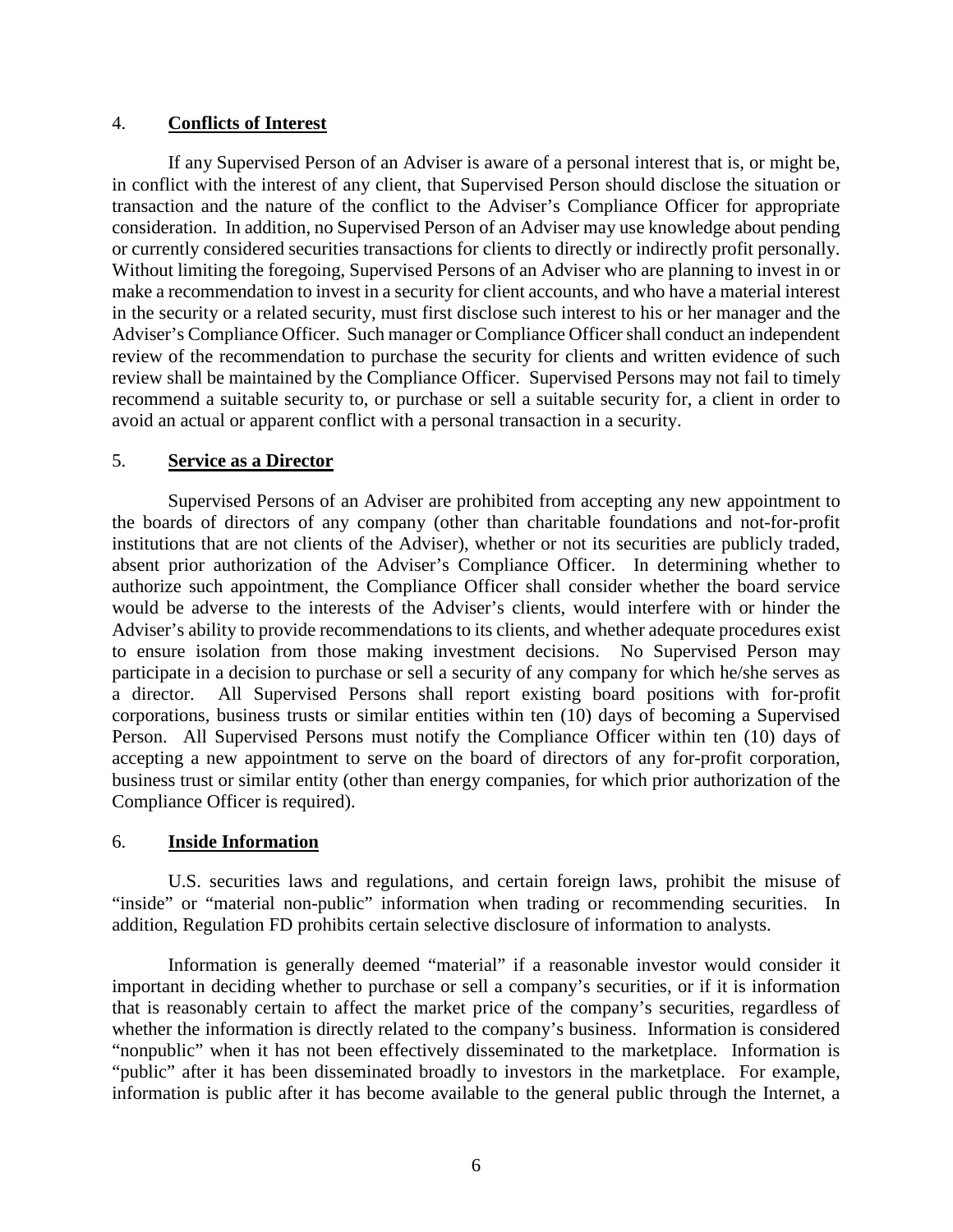public filing with the SEC or some other government agency, the Dow Jones "tape" or The Wall Street Journal or some other publication of general circulation, and after sufficient time has passed so that the information has been disseminated widely.

Inside information obtained by any Supervised Person of an Adviser from any source must be kept strictly confidential. All inside information should be kept secure, and access to files and computer files containing such information should be restricted. The Adviser prohibits all Supervised Persons of the Adviser, either personally or on behalf of client accounts or Proprietary Accounts of the Adviser, from trading while in possession of material non-public information, misappropriating material non-public information or disclosing material non-public information to others in violation of applicable law or these policies and procedures. Questions and requests for assistance regarding insider information should be promptly directed to the Adviser's Compliance Officer.

Information regarding (1) changes in the Rules-Based Methodology of Proprietary Indices, (2) changes in the constituent components of Proprietary Indices, and (3) information regarding a Portfolio Deposit with respect to Self-Indexing Funds, shall be treated as material, non-public information.

Inside information may include, but is not limited to, knowledge of pending orders or research recommendations, corporate finance activity, mergers or acquisitions, advance earnings information, clients' securities holdings and transactions, and other material non-public information that could affect the price of a security. Inside information or material non-public information does not include legally obtained information concerning non-public entities that have no publicly traded securities, where access to such information is necessary to conduct due diligence on instruments considered for investment in client accounts.

A client's identity, financial circumstances and account information is also confidential and must not be discussed with any individual whose responsibilities do not require knowledge of such information. Each Adviser has separate policies on privacy that also govern the use and disclosure of client account information.

#### 7. **Restrictions on Personal Securities Transactions**

- (a) Access Persons of an Adviser may not sell to, or purchase from, any client any security or other property (except merchandise in the ordinary course of business), in which such Person has or would acquire a beneficial interest, unless such purchase or sale involves shares of a Fund, or is otherwise permitted pursuant to Section 17 of the 1940 Act.
- (b) Access Persons of an Adviser may only engage in the purchase and sale of shares of any Reportable Fund during the periods allowed by, and in accordance with, the policies and procedures of such Reportable Fund. However, even within those periods, no transactions should be entered into in violation of Rule 10b-5 prohibiting the use of inside information and all transactions should be carried out in compliance with Section 16 of the Securities Exchange Act of 1934 and Rule 144 under the Securities Act of 1933.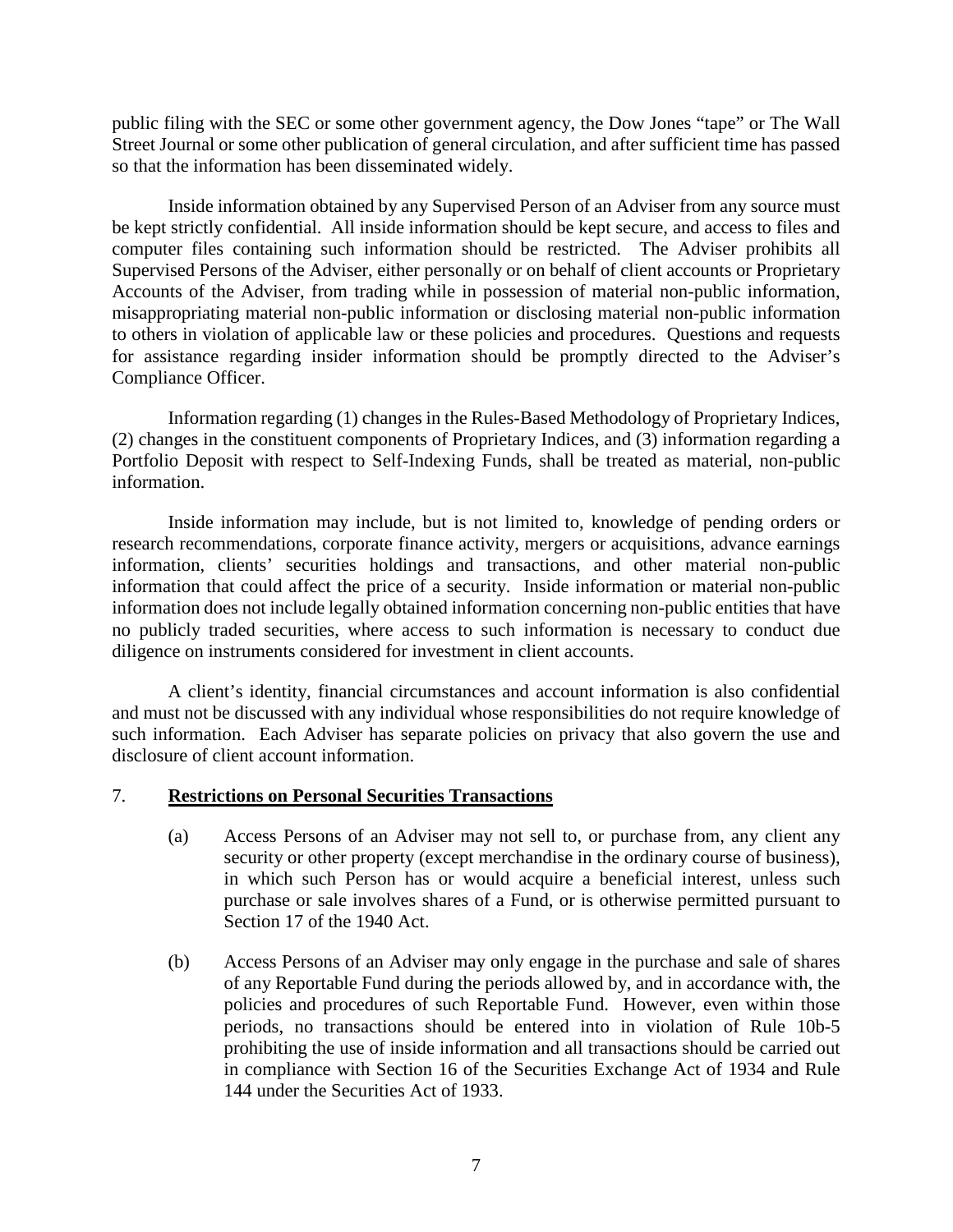- (c) Access Persons of an Adviser shall not discuss with or otherwise inform others of any actual or contemplated security transaction by any client except in the performance of employment duties or in an official capacity and then only for the benefit of the client, and in no event for personal benefit or for the benefit of others.
- (d) Access Persons shall not disseminate (1) information regarding changes in the index methodology of any Proprietary Index, (2) changes in the constituent components of a Proprietary Index, or (3) information regarding a Portfolio Deposit, prior to the public announcement or dissemination of such information, except in the performance of employment duties.
- (e) Access Persons of an Adviser shall not release information to dealers or brokers or others (except to those concerned with the execution and settlement of the transaction) as to any changes in any client's investments, proposed or in process, except (i) upon the completion of such changes, (ii) when the disclosure results from the publication of a prospectus by a Reportable Fund, (iii) in conjunction with a regular report to shareholders of a Reportable Fund, or to any governmental authority resulting in such information becoming public knowledge, or (iv) in connection with any report to which shareholders of a Reportable Fund are entitled by reason of provisions of the articles of incorporation, bylaws, rules and regulations, contracts or similar documents governing the operations of such company.
- (f) Access Persons of an Adviser may not use knowledge of portfolio transactions made or contemplated for any client, or changes to index methodology or constituent components of Proprietary Indices, to profit by the market effect of such transactions or otherwise engage in fraudulent conduct in connection with the purchase or sale of a security sold or acquired by any client.
- (g) No Access Person of an Adviser shall knowingly take advantage of an opportunity of any client for personal benefit, or take action inconsistent with such Access Person's fiduciary obligations to the Adviser's clients. All personal securities transactions must be consistent with this Code and Access Persons must avoid any actual or potential conflict of interest or any abuse of any Access Person's position of trust and responsibility.
- (h) Any transaction in a Covered Security in anticipation of any client's transaction ("front-running") is prohibited.
- (i) No Access Person of an Adviser shall purchase or sell, directly or indirectly, any Covered Security which such Access Person knows that the Adviser either is purchasing or selling, or is considering for purchase or sale, for any client until either the client's transactions have been completed or consideration of such transaction is abandoned. Without limiting the foregoing, no Access Person of TIS may purchase or sell a security which is a constituent component of a Proprietary Index within two (2) business days before or two (2) business days after a Rebalancing Date.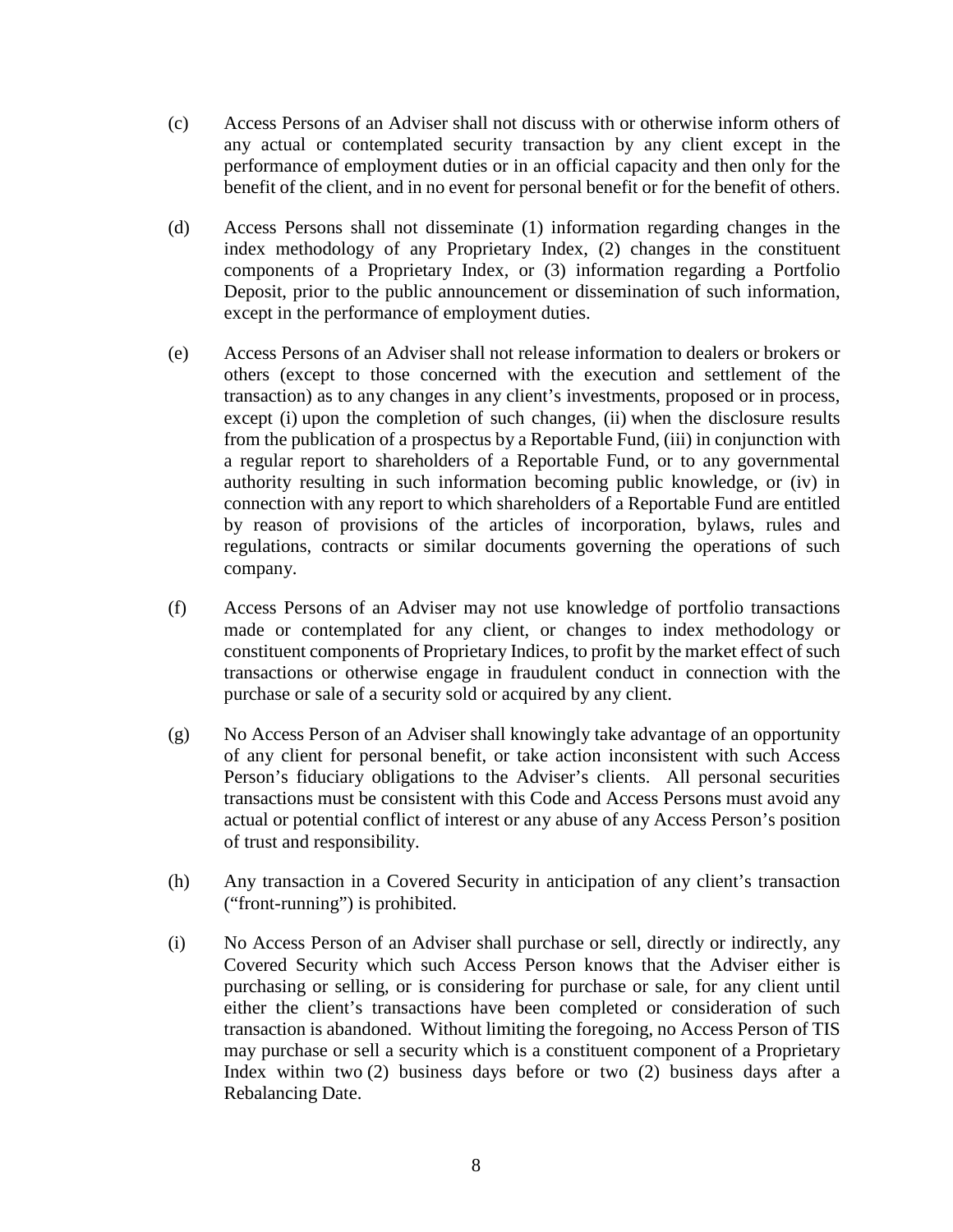- (j) When anything in this Section 7 prohibits the purchase or sale of a security, it also prohibits the purchase or sale of any related securities, such as puts, calls, other options or rights in such securities and securities-based futures contracts and any securities convertible into or exchangeable for such security.
- (k) Any Access Person of an Adviser who trades in violation of this Section 7 will be subject to sanctions as set forth in Section 15.

# 8. **Preclearance of Personal Securities Transactions**

- (a) No Access Person of an Adviser may buy or sell any Covered Security for an account beneficially owned by him without having first obtained specific permission from the Adviser's Compliance Officer. Requests for preclearance and approval for trades involving a Covered Security, Initial Public Offerings or Limited Offerings should be submitted to the Compliance Officer. After preclearance has been approved, the transaction may be affected either internally or through an external broker. Transaction orders must be placed within one week of the day permission to trade is granted or such shorter period as is indicated in the approved preclearance.
- (b) No Access Person of an Adviser shall directly or indirectly acquire a beneficial interest in securities through a Limited Offering or in an Initial Public Offering without obtaining the prior consent of the Compliance Officer. **This restriction applies to ANY Limited Offering or Initial Public Offering.** Examples of Limited Offerings include, but are not limited to, the private funds managed by the Firm's affiliates. Consideration will be given to whether or not the opportunity should be reserved for the Adviser's clients. The Adviser's Compliance Officer will review these proposed investments on a case-by-case basis and approval may be appropriate when it is clear that conflicts are very unlikely to arise due to the nature of the opportunity for investing in the Initial Public Offering or Limited Offering. **Individuals registered with a broker dealer, such as Tortoise Securities, LLC, and their immediate families are PROHIBITED from participating in Initial Public Offerings.**

# 9. **Excluded Transactions**

The trading restrictions in Section 7 and the preclearance requirements of Section 8 do not apply to the following types of transactions:

- (a) Transactions effected for any account over which the Access Person has no direct or indirect influence or control and which has been disclosed to the Adviser's Compliance Officer pursuant to Section 10(f).
- (b) Non-volitional purchases and sales, such as dividend reinvestment programs or "calls" or redemption of securities.
- (c) The acquisition of securities by gift or inheritance or disposition of securities by gift to charitable organizations.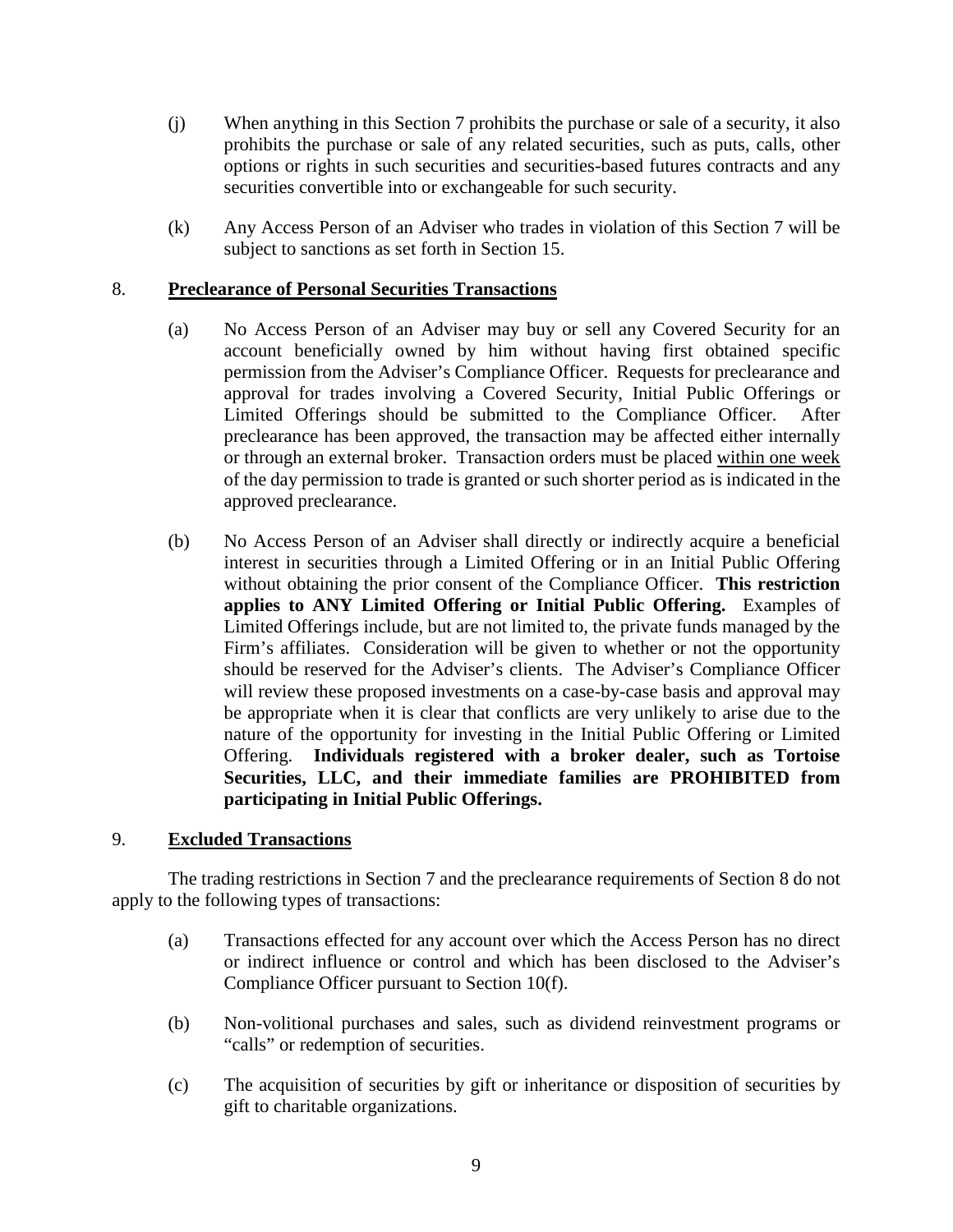- (d) Standing orders for retirement plans provided that, except as set forth in (e) below, prior clearance is obtained before an Access Person starts, increases, decreases or stops direct debits/standing orders for retirement plans. Lump sum investments in or withdrawals from such plans must be precleared on a case-by-case basis and are subject to trading restrictions.
- (e) The purchase or sale of open-end mutual funds managed by an Adviser or by an affiliate of Tortoise Investments, LLC made in the account of an Access Person through the 401(k) platform for Tortoise Investments, LLC and its affiliates, provided that the Access Person does not possess inside information about such fund at the time of allocation of 401(k) contributions.
- (f) Transactions involving affiliated private funds for which the Access Person's subscription agreement was approved by the Adviser's Compliance Officer.

# 10. **Reporting Procedures for Personal Securities Transactions**

Access Persons of an Adviser shall, through MyComplianceOffice (or another method acceptable to the Adviser's Compliance Officer), submit to the Adviser's Compliance Officer the reports set forth below. Any report required to be filed shall not be construed as an admission by the Access Person making such report that he/she has any direct or indirect beneficial interest in the security to which the report relates.

- (a) Brokerage Accounts. Before effecting personal transactions through an external broker, each Access Person must (i) inform the brokerage firm of his affiliation with the Adviser; (ii) make arrangements or provide necessary documentation for linking personal accounts through MyComplianceOffice; provided that in the event an Access Person is unable to link a personal account through MyComplianceOffice, the Access Person must make arrangements to allow the Access Person to upload duplicate confirmations or account statements for such account to MyComplianceOffice (or otherwise provide such duplicate account statements or transaction information to the Adviser's Compliance Officer).
- (b) Initial Holdings Report. Each Access Person must provide an initial holdings report which includes the following information within ten (10) days of becoming an Access Person:
	- The title, type of security, the exchange ticker symbol or CUSIP number (as applicable), number of shares and principal amount of each Covered Security in which the Access Person had any direct or indirect beneficial ownership;
	- The name of any broker, dealer or bank with whom the Access Person maintains an account in which any securities are held for the direct or indirect benefit of the Access Person; and
	- The date that the report is submitted by the Access Person.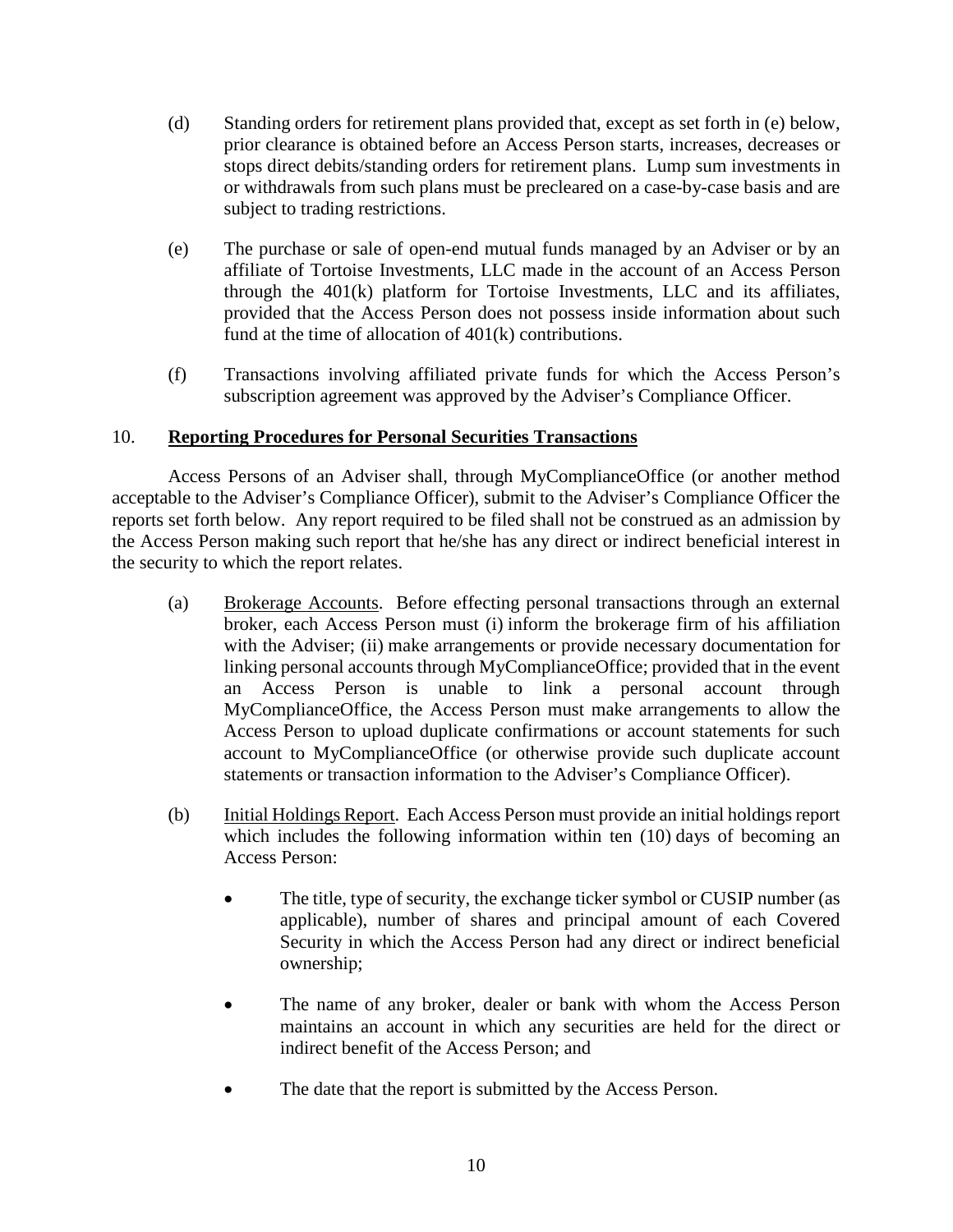The information contained in the initial holdings report must be current as of a date no more than 45 days prior to the date the person becomes an Access Person. The initial holdings report may also be completed by linking personal accounts through MyComplianceOffice and/or by uploading duplicate account statements to MyComplianceOffice for personal accounts where linking is not possible.

(c) Quarterly Transaction Reports. Not later than thirty (30) days following the end of a calendar quarter, each Access Person must submit a report which includes the following information:

(i) with respect to any transaction in the quarter in a Covered Security in which the Access Person had, or as a result of the transaction acquired, any direct or indirect beneficial ownership:

- The date of the transaction, the title, the exchange ticker symbol or CUSIP number, as applicable, interest rate and maturity date (if applicable), the number of shares and principal amount of each Covered Security involved;
- The nature of the transaction (i.e., purchase, sale or other type of acquisition or disposition);
- The price of the Covered Security at which the transaction was effected;
- The name of the broker, dealer or bank with or through which the transaction was effected; and
- The date that the report is submitted by the Access Person.

(ii) with respect to any account established by the Access Person in which any securities were held during the quarter for the direct or indirect benefit of the Access Person:

- The name of the broker, dealer or bank with whom the Access Person established the account;
- The date the account was established; and
- The date that the report is submitted by the Access Person.

The quarterly transaction report may also be completed by linking personal accounts through MyComplianceOffice and/or by uploading duplicate account statements to MyComplianceOffice for personal accounts where linking is not possible.

(d) Annual Holdings Report. Each Access Person shall submit the information required in Section 10(b) above annually within thirty (30) days of the end of each calendar year through MyComplianceOffice. The information shall be current as of a date no more than forty-five (45) days before the report is submitted. The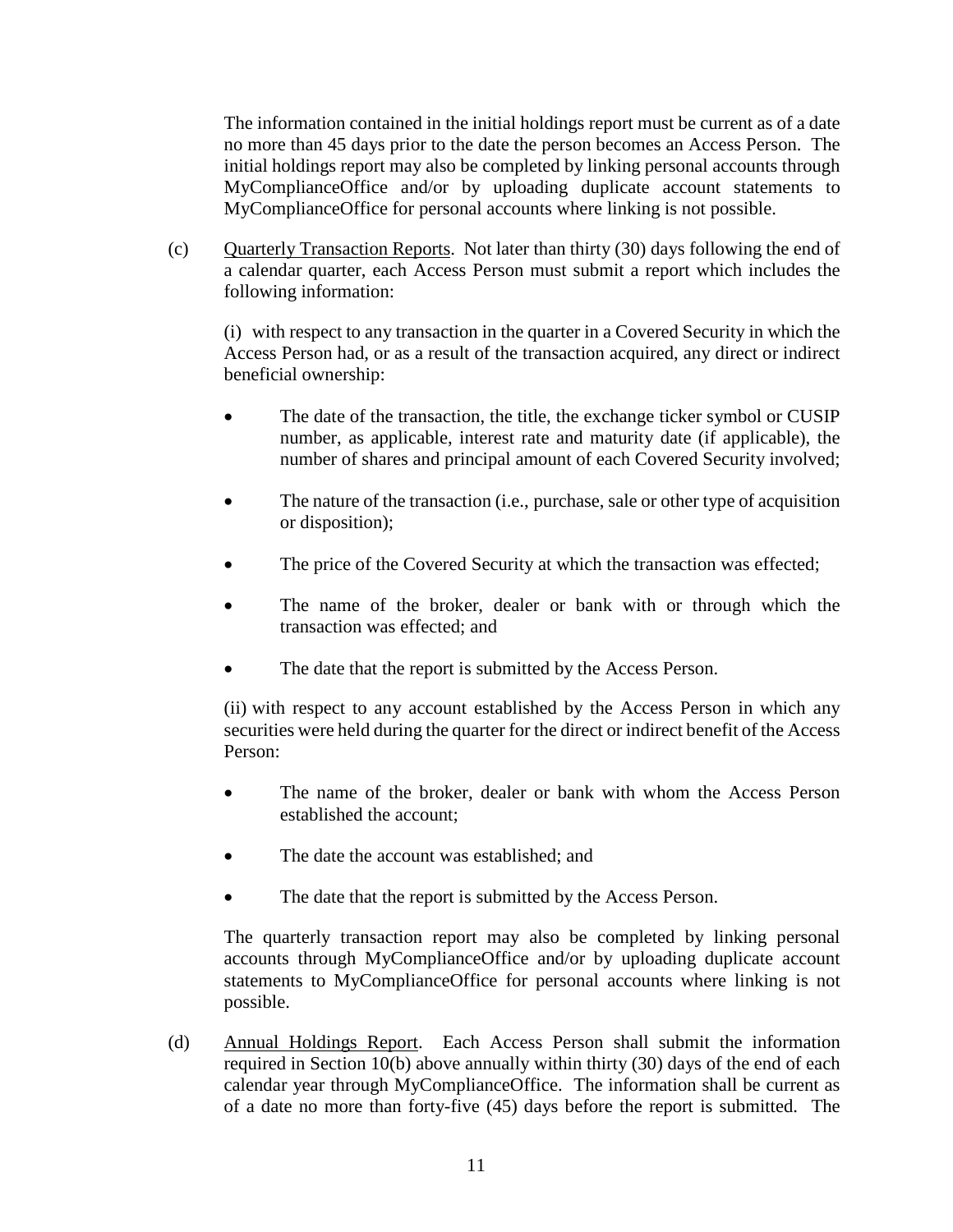annual holdings report may also be completed by linking personal accounts through MyComplianceOffice and/or by uploading duplicate account statements to MyComplianceOffice for personal accounts where linking is not possible.

(e) Review of Reports. An Adviser's Compliance Officer shall be responsible for identifying Access Persons of that Adviser, notifying them of their obligations under this Code and reviewing reports submitted by those Access Persons. The Compliance Officer will maintain the names of the persons responsible for reviewing these reports, as well as records of all reports filed pursuant to these procedures. No person shall be permitted to review his/her own reports. Such reports shall be reviewed by the Compliance Officer or other officer who is senior to the person submitting the report.

# (f) Exceptions from Reporting Requirements.

- (i) An Access Person of an Adviser need not make reports pursuant to this Section 10 with respect to transactions effected for, and Covered Securities held in, any account over which the Access Person has no direct or indirect influence or control, such as variable annuity accounts or Section 529 qualified tuition plans (unless such accounts or plans are managed, distributed, marketed, or underwritten by the Adviser or its affiliates). Access Persons relying on this exception must inform the Adviser's Compliance Officer of accounts meeting this exception.
- (ii) An Access Person need not make reports pursuant to Section 10(c) with respect to transactions effected pursuant to an Automatic Investment Plan. Notwithstanding the foregoing, if any such account holds shares of a Reportable Fund for which the Access Person must file Forms 3, 4 or 5 pursuant to Section 16(a) of the Securities Exchange Act of 1934 (i.e. directors and senior officers of the Tortoise closed-end funds), the Access Person must provide to the Adviser's Compliance Officer information on transactions in, and holdings of, shares of such Reportable Fund in the account to allow the timely filing of such reports.

# 11. **Administration of Code**

The Compliance Officer of an Adviser shall be responsible for all aspects of administering this Code and for all interpretative issues arising under the Code as they relate to the Adviser. The Adviser's Compliance Officer is responsible for considering any requests for exceptions to, or exemptions from, the Code (e.g., due to personal financial hardship) as it relates to Access Persons of the Adviser. Any exceptions to, or exemptions from, the Code shall be subject to such additional procedures, reviews and reporting as may be deemed appropriate by the Adviser's Compliance Officer, and shall be reported to the board of directors of the Adviser at the next regular meeting. The Adviser's Compliance Officer will take whatever action he or she deems necessary with respect to any officer, member of the board of directors or employee of the Adviser who violates any provision of this Code.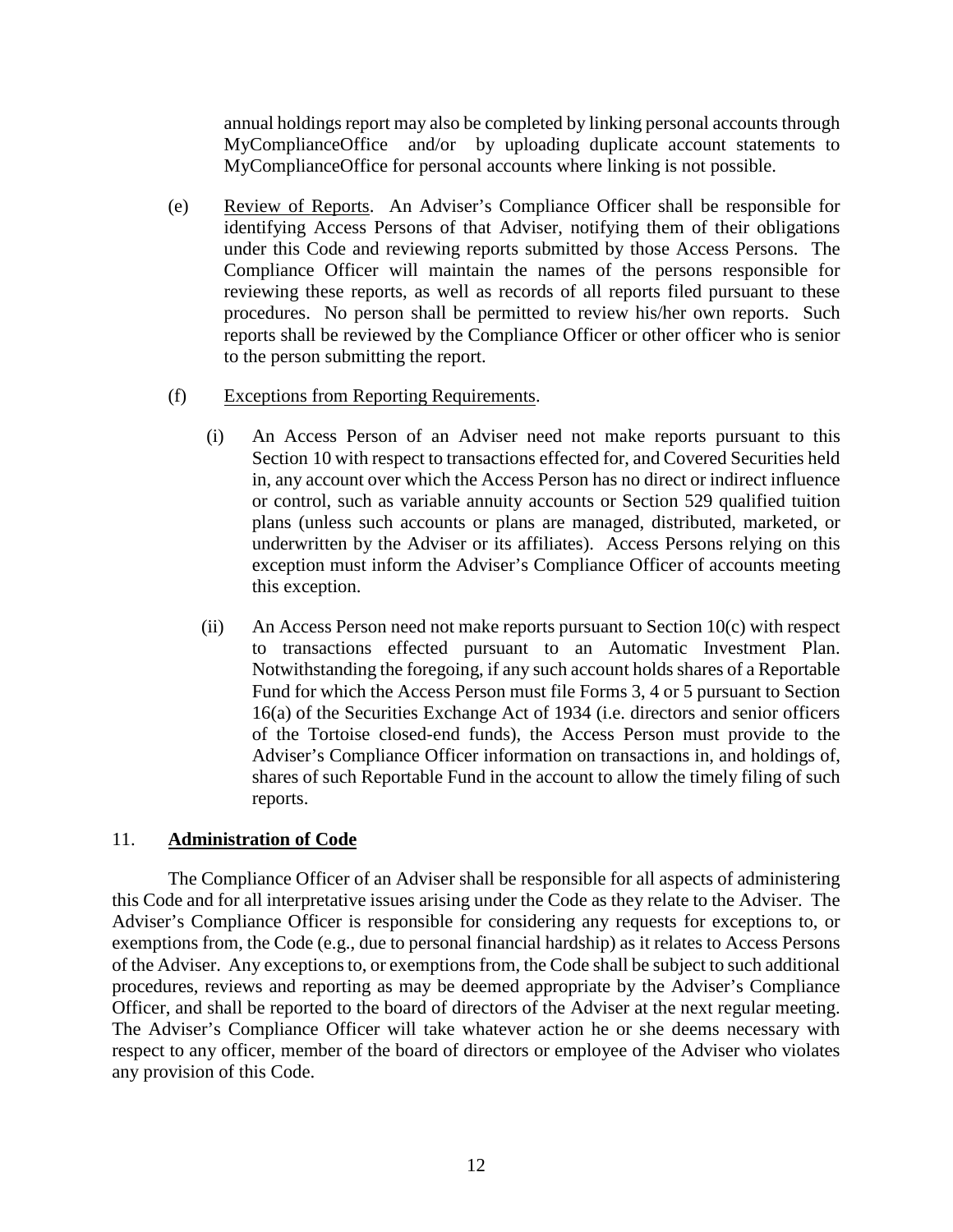# 12. **Reports to Board**

At least once a year, the Compliance Officer shall review the adequacy of the Code and the effectiveness of its implementation. In addition, no less frequently than annually, each Adviser that serves as an investment adviser to a Reportable Fund must provide a written report to the Board of Directors of such Reportable Fund that describes any issues arising under the Code since the last report to the Board of Directors, including, but not limited to, information about material violations of the Code or procedures and sanctions imposed in response to the material violations. The report will also certify to the Board of Directors that the Adviser has adopted procedures reasonably necessary to prevent Access Persons of the Adviser from violating the Code. The report should also include significant conflicts of interest that arose involving the Adviser's personal investment policies, even if the conflicts have not resulted in a violation of the Code. For example, the Adviser will report to the Board if a portfolio manager is a director of a company whose securities are held by the Adviser or the Reportable Fund.

# 13. **Code Revisions**

Any material changes to the Code will be submitted to the Board of Directors of any Reportable Fund for which an Adviser serves as investment adviser for approval within six months of such change.

# 14. **Recordkeeping Requirements**

Each Adviser shall maintain records, at its principal place of business, of the following: a copy of each Code in effect during the past five years; a record of any violation of the Code and any action taken as a result of the violation for at least five years after the end of the fiscal year in which the violation occurs; a record of all written acknowledgments of receipt of the Code, and all amendments thereto, for each person who currently is, or within the past five years was, a Supervised Person of the Adviser; a copy of each report made by Access Persons of the Adviser as required in this Code, including any information provided in place of the reports for at least five years after the end of the fiscal year in which the report is made or the information is provided; a record of all persons required to make reports currently and during the past five years; a record of all who are or were responsible for reviewing these reports during the past five years; for at least five years after the fiscal year in which the report is made, the report required under Section 12 above; for at least five years after the end of the fiscal year in which approval is granted, a record of any decision and the reasons supporting that decision, to approve an Access Person's purchase of securities in an Initial Public Offering or a Limited Offering; and a copy of reports provided to the management committee of the Adviser regarding the Code.

# 15. **Condition of Employment or Service**

All Supervised Persons shall conduct themselves at all times in the best interests of the Firm. Compliance with the Code shall be a condition of employment or continued affiliation with the Firm. All Supervised Persons shall promptly report to the Compliance Officer all apparent violations of the Code of Ethics. Any retaliation for the reporting of a violation under this Code will constitute a violation of the Code. The Compliance Officer will consider reports made to the Compliance Officer hereunder and will determine whether or not the Code has been violated and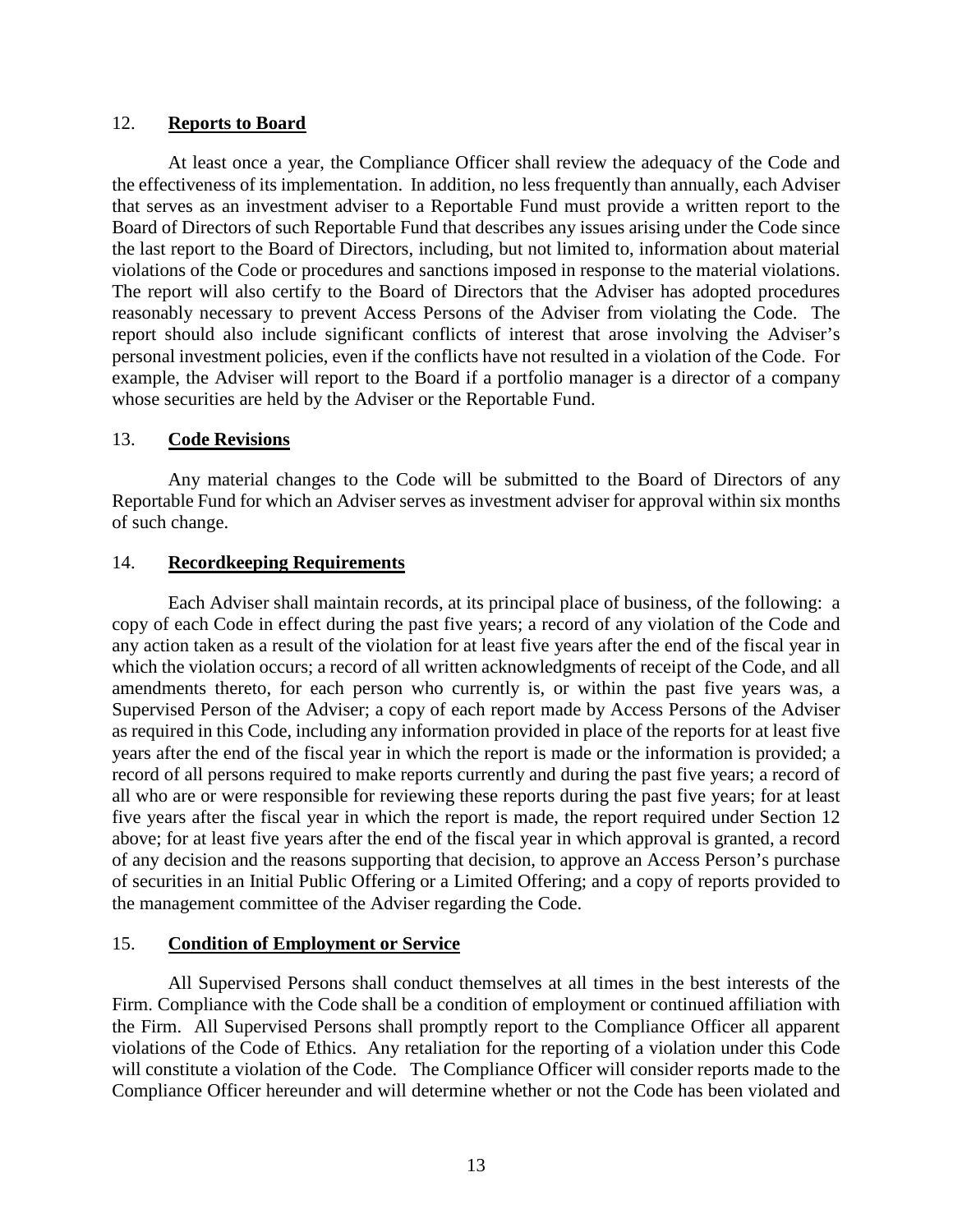what sanctions, if any, should be imposed. Conduct not in accordance with the Code shall constitute grounds for actions which may include, but are not limited to, a reprimand, a restriction on activities, unwinding a trade or disgorgement of profits obtained in connection with a violation, the imposition of fines, termination of employment or removal from office, or referral to civil or criminal authorities. All Supervised Persons shall certify upon becoming a Supervised Person and thereafter annually, through MyComplianceOffice (or another method acceptable to the Adviser's Compliance Officer), that they have received a copy of and read the Code, and all amendments thereto, and agree to comply in all respects with this Code and that they have disclosed or reported all personal securities transactions, holdings and accounts required to be disclosed or reported by this Code.

\* \* \* \* \*

Adopted effective June 20, 2016; amended effective October 1, 2016; amended effective May 18, 2018; amended effective May 20, 2019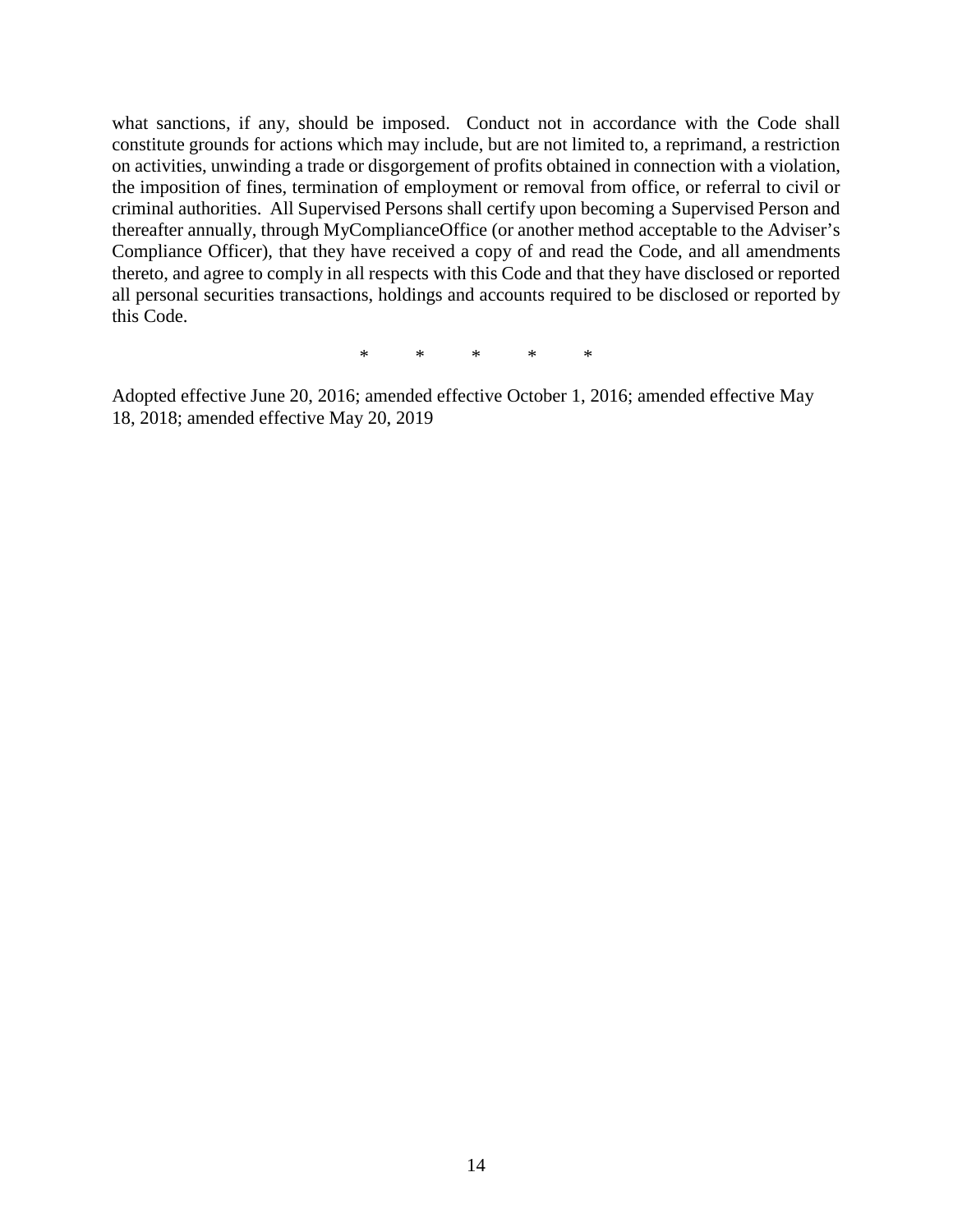# **SCHEDULE A**

Tortoise Capital Advisors, L.L.C. Tortoise Index Solutions, LLC Tortoise Credit Strategies, LLC Tortoise Investments Partners, LLC Tortoise Advisors UK Limited

Amended effective June 23, 2017; amended May 18, 2018; amended May 20, 2019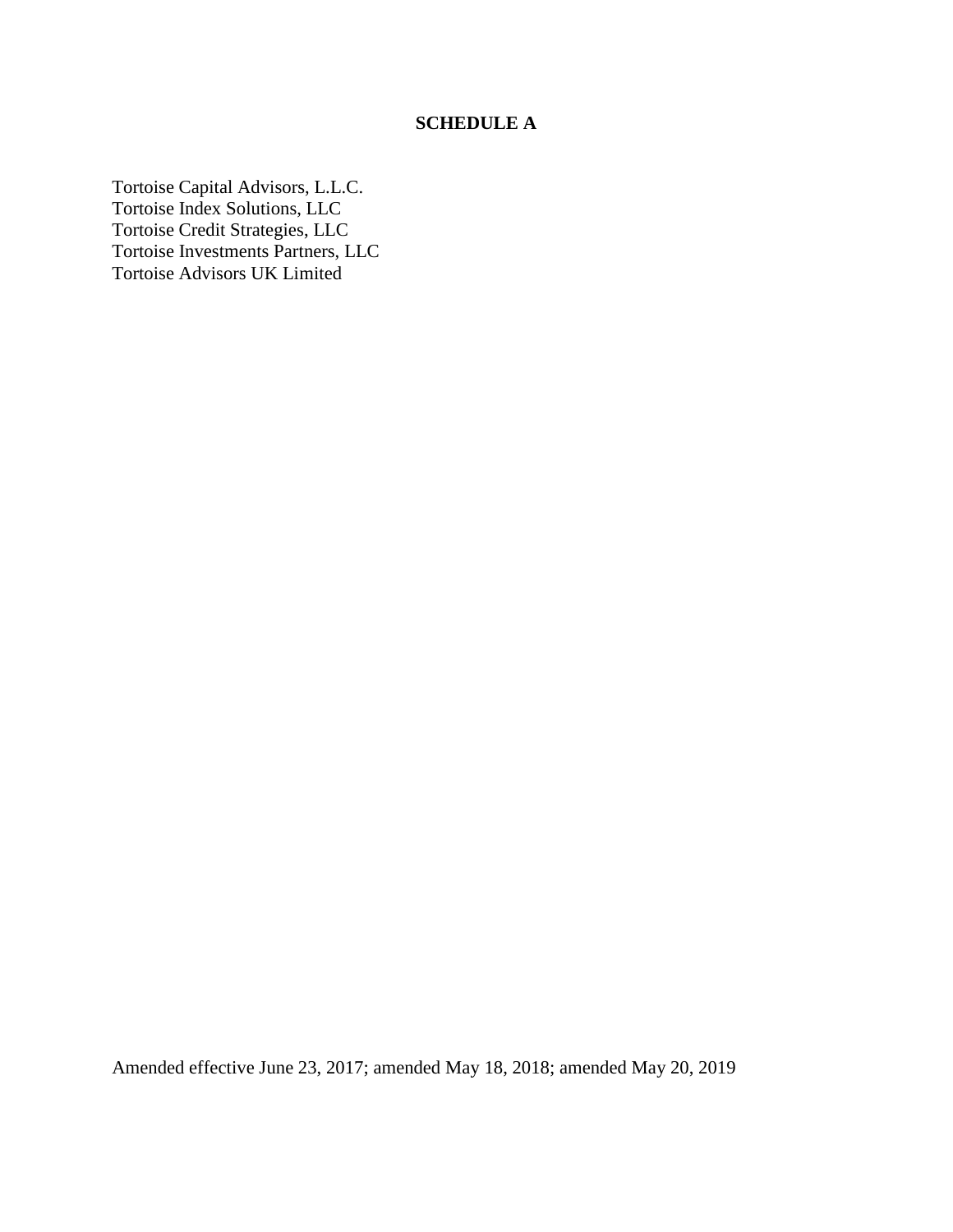#### **EXHIBIT A Gifts and Entertainment Procedures**

The Code of Ethics of Tortoise Investments, LLC and its registered investment adviser affiliates (collectively, the "Firm," and each registered investment adviser affiliate, an "Adviser" and collectively, the "Advisers") contains provisions prohibiting the giving, offering or acceptance of gifts, entertainment or other personal benefit of more than de minimis value to any person or entity who is an existing or prospective client of the Adviser or to or from any person or entity that does business with or on behalf of the Adviser or any registered investment company managed by the Adviser (each a "Fund" and collectively, the "Funds"). The following sets forth procedures to be followed in connection with the giving, offering and acceptance of any gifts, entertainment or other personal benefit.

Occasionally an Access Person (as defined in the Code of Ethics) of an Adviser may be offered gifts or entertainment opportunities by clients, brokers, vendors or other organizations with whom the Adviser or the Funds conduct business. Each Adviser, as a registered investment adviser and fiduciary, must comply with regulatory requirements that limit or restrict the giving or receiving of gifts and/or entertainment. Access Persons of an Adviser have a duty to ensure that their actions are free from any conflict with the interests of the Adviser's clients. The giving or receiving of any gift or entertainment must be consistent with good business practice, could not be construed as a bribe or corrupt the judgment of the recipient, does not obligate the recipient in any way and would not embarrass the Firm or the Funds. Whether activity is excessive will be made on a case-by-case basis by the Adviser's Compliance Department in consultation with outside counsel if needed. As professionals, you are expected to use your best judgment in evaluating whether the frequency or magnitude of any activity is improper.

#### **1. Gifts**

**Accepting Gifts.** The only gift that an Access Person of an Adviser may accept from a third party that does business with or on behalf of the Adviser or any of the Funds managed by the Adviser, is a gift of de minimis value, promotional items (e.g., pens, mugs, t-shirts and other logo bearing items), and commemorative gifts relating to business transactions (e.g., such as Lucite tombstones). For purposes of these procedures, de minimis value is considered to be no more than \$100 annually (calendar year basis). Under no circumstances may an Access Person accept a gift of cash, including a cash equivalent such as a gift certificate, bond, security or other items that may be readily converted to cash.

If an Access Person receives a gift that is prohibited under the Code of Ethics and these procedures, it must be declined or returned in order to protect the reputation and integrity of the Firm. If the gift has already been received and cannot be returned, it will be donated to a charity chosen by the Firm's Board of Directors. Any question as to the appropriateness of any gift should be directed to the Adviser's Chief Compliance Officer.

**Giving Gifts.** In appropriate circumstances, it may be acceptable for an Adviser or its Access Persons to extend gifts to clients or others who do business with the Adviser. Gifts of cash (including cash equivalents such as gift certificates, bonds, securities or other items that may be readily converted to cash) or excessive or extravagant gifts, as measured by the total value or quantity of the gift(s), are prohibited. Gifts with a face value in excess of \$100 must be cleared by the Adviser's Chief Compliance Officer. **Promotional items (e.g. pens, mugs, t-shirts and other Tortoise logo bearing items) will not count toward the \$100 limit.**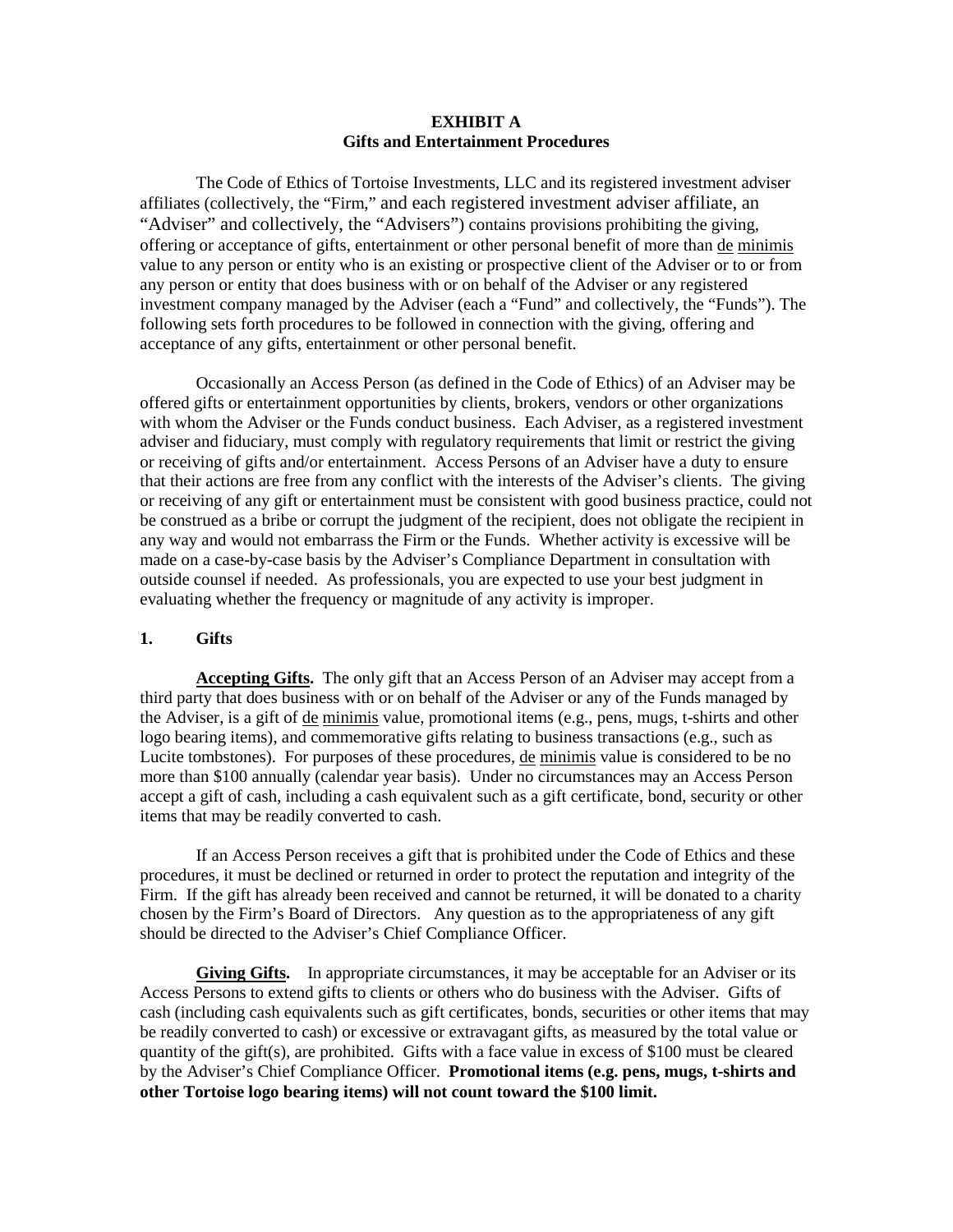An Access Person should be certain that the gift does not give rise to a conflict with client interests, or the appearance of a conflict, and that there is no reason to believe that the gift violates any applicable code of conduct of the recipient. Gifts are permitted only when made in accordance with applicable laws and regulations and generally accepted business practices.

### **2. Entertainment**

The Firm recognizes that occasional participation in entertainment opportunities with representatives from organizations with whom the firm transacts business, such as clients, brokers, vendors or other organizations can be useful relationship building exercises. Examples of such entertainment opportunities are: lunches, dinners, cocktail parties, golf outings or regular season sporting events. Accordingly, **occasional** participation by an Access Person in such entertainment opportunities for legitimate business purposes is permitted, provided that the value of the meal or other entertainment item is \$250 or less per person, with a limit of \$1,000 annually (calendar year basis) per person. An Access Person of an Adviser is required to obtain prior approval from the Adviser's Chief Compliance Officer before accepting any other entertainment opportunity. An Adviser's Chief Compliance Officer must clear his or her own participation in the above situations with a Director of the Adviser. Meals provided in an Adviser's office, a client's office or in a similar business setting shall not be deemed entertainment and the Firm does not require Access Persons to report these activities.

### **3. Lodging and Travel**

**Lodging.** An Access Person is not permitted to accept a gift of lodging in connection with any entertainment opportunity. Rather an Access Person must pay for his/her own lodging expense in connection with any entertainment opportunity. If an Access Person participates in an entertainment opportunity for which lodging is arranged and paid for by the host, the Access Person must reimburse the host for the equivalent cost of the lodging. It is the Access Person's responsibility to ensure that the host accepts the reimbursement and whenever possible, arrange for reimbursement prior to attending the entertainment event. Lodging connected to an Access Person's business travel will be paid for by the Adviser, or as applicable, the Funds.

**Car and Limousine Services.** An Access Person must exercise reasonable judgment with respect to accepting rides in limousines and with car services. Except where circumstances warrant (e.g., where safety is a concern), an Access Person is discouraged from accepting limousine and car services paid for by a host when the host is not present.

**Air Travel.** An Access Person is not permitted to accept a gift of air travel in connection with any entertainment opportunity. Rather, an Access Person must pay for his/her own air travel expense in connection with any entertainment opportunity. If an Access Person participates in an entertainment opportunity for which air travel is arranged and paid for by the host, the Access Person must reimburse the host for the equivalent cost of the air travel. It is the Access Person's responsibility to ensure that the host accepts the reimbursement and whenever possible, arrange for reimbursement prior to attending the entertainment event. Air travel that is connected to an Access Person's business travel will be paid for by the Adviser, or as applicable, the Funds.

#### **4. Gift/Entertainment Reporting**

**Reporting.** All gifts and entertainment of any amount given or received are required to be reported by the Access Person to the Adviser's Chief Compliance Officer. Access Persons